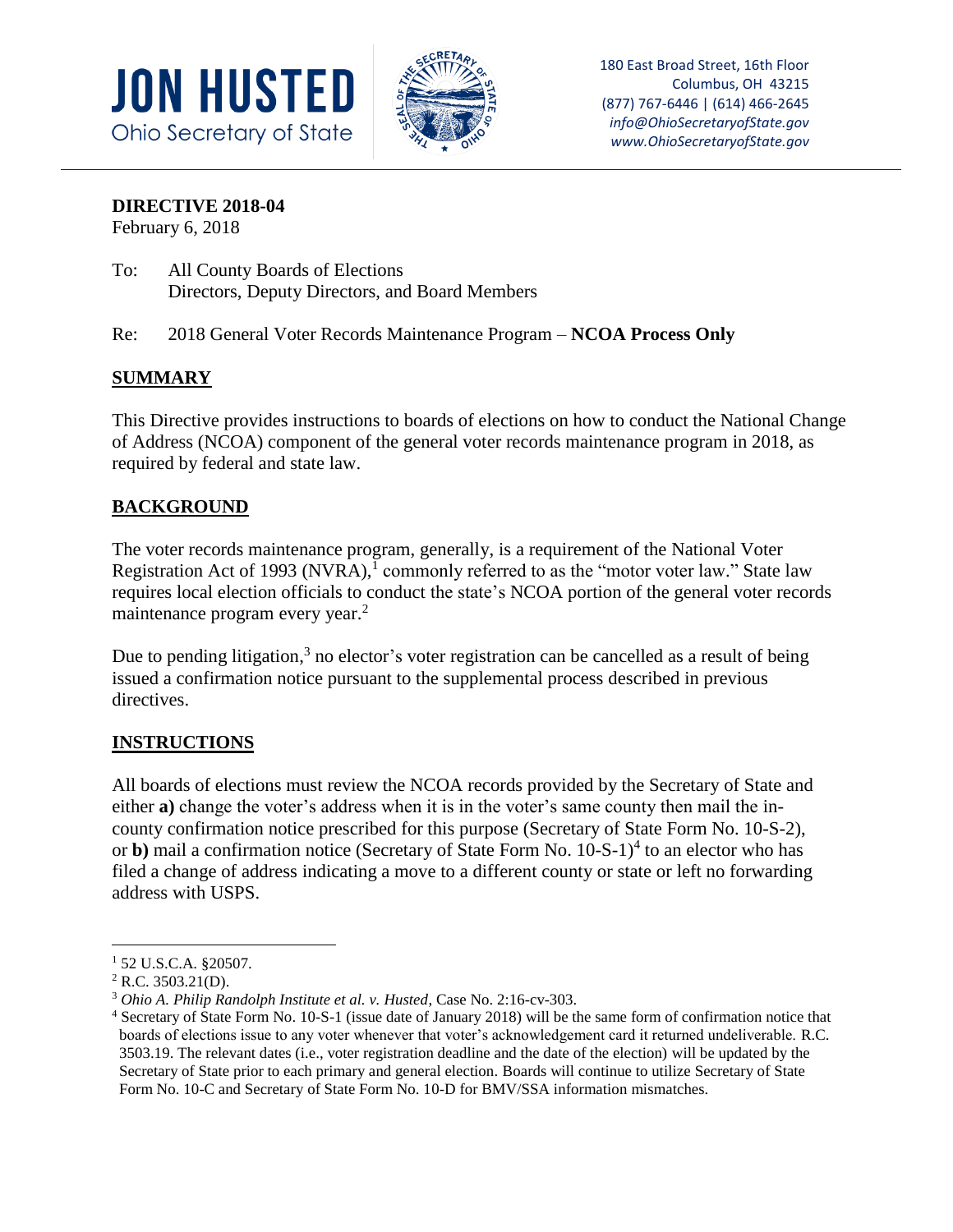**Confirmation notices are always mailed to the address for the voter that appears on the 2018 NCOA list. However, to prevent confusion, regardless of the address to which the notice is mailed, the front, pre-printed side of Secretary of State Form No. 10-S-1 and Secretary of State Form No. 10-S-2 must include** *only* **the address at which the elector is registered to vote.** That is the address the voter is being asked to confirm.

- For Secretary of State Form No. 10-S-1 (elector has filed a change of address indicating a move to a different county or state or left no forwarding address with USPS), the address at which the elector is registered to vote is the address that appears in your county's voter registration system for the elector.
- For Secretary of State Form No. 10-S-2 (elector has filed a change of address indicating a move to a new address in the same county), the address at which the elector is registered to vote is the address that appears in the in-county NCOA file for that elector, since the board has updated the voter's registration address to the new address in the same county.

A board can work with its printing vendor on solutions for inserting a mailing address on the back of the form (to show through a window on an envelope) or on a separate label or mailing envelope. Whether printing confirmation notices in house or with a vendor, each board of elections must create a proofing process and carefully review for accuracy both the underlying data (e.g., name, address, etc.) and its proper placement on the notice.

**All notices that are mailed pursuant to the 2018 NCOA process (both** *in-county* **and** *outof-county***) must be mailed between February 20, 2018 and March 7, 2018.** Automatic updates made pursuant to the in-county process must be complete *no later than* the date the corresponding confirmation notice is mailed.

All boards of elections must use the current versions (with the issue date of January 2018) of the Confirmation Notices (Secretary of State Form No. 10-S-1 and Secretary of State Form No. 10-S-2) and include a postage-paid return envelope with each notice.<sup>5</sup>

## **I. 2018 IN-COUNTY NCOA PROCESS**

## **A. Compiling the Data for the 2018 In-County NCOA Process**

Boards of elections will access their 2018 in-county NCOA data file beginning February 20, 2018 through the BOE Portal using steps provided by the Secretary of State's Office and sent separately via email. If you have any questions, contact the Secretary of State's IT Helpdesk at (614) 466-8467.

a<br>B

 $5$  R.C. 3503.21(D).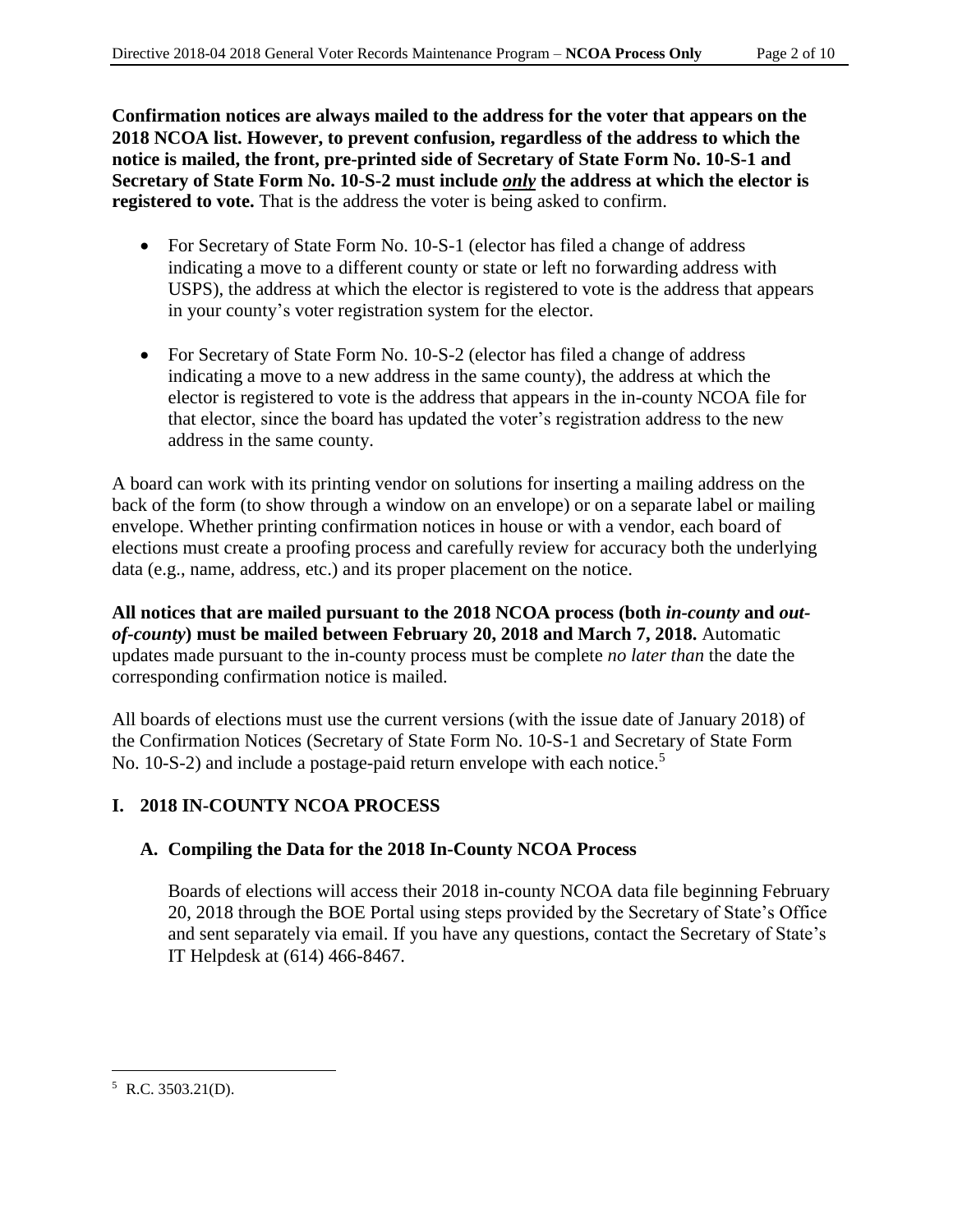#### **B. Mailing the Confirmation Notice for the 2018 In-County NCOA Process**

All electors identified as a part of the 2018 in-county NCOA process must be sent an incounty confirmation notice (Secretary of State Form No. 10-S-2) between February 20, 2018 and March 7, 2018.

- Prior to sending the confirmation notice, the board must first change the voter's address to the address reported on the 2018 NCOA list.<sup>6</sup>
- The in-county confirmation notice must be sent by forwardable mail<sup>7</sup> to the voter's address reported on the 2018 in-county NCOA list.
- The board must record in its county voter registration system the date that it mailed the confirmation notice to the voter and, if the voter responds to the notice, the date on which the voter responded.

The in-county confirmation notice must contain the voting location assigned for that voter's address as reported on the in-county 2018 NCOA list and the identification requirements specified in state law.<sup>8</sup>

- The board of elections must make appropriate arrangements for the return of the completed confirmation notice portion by the elector to be postage pre-paid by the board.<sup>9</sup>
- The board must place or keep the elector in "active-active" status.

It is possible that an elector who appears on the 2018 NCOA list may have also appeared on the 2017, 2016, or 2015 NCOA list. Under the 2018 NCOA program, do not send a confirmation notice to an elector to whom the board already has sent such a notice, *unless* the 2018 NCOA list provides an address for that elector that is *different* than the address to which the previous confirmation notice was sent in 2017, 2016, or 2015.

## **C. Responses to the 2018 In-County NCOA Process**

A voter who is responding to the in-county confirmation notice (Secretary of State Form No. 10-S-2) may do so for the purpose of informing the board of elections that the address provided by USPS is *not* the voter's proper address and to provide the correct address to the board of elections (online or via return of the notice).

a<br>B

 $6$  52 U.S.C.A §20507(c)(1) and (f).

<sup>&</sup>lt;sup>7</sup> If the in-county confirmation notice (Secretary of State Form No. 10-S-2), is returned as undeliverable (with or without a forwarding address), the board of elections must send a confirmation notice (Secretary of State Form No. 10-S-1) by forwardable mail to the address on file with the board of elections.

<sup>8</sup> R.C. 3505.18.

 $9\,$  52 U.S.C.A. §20507(d) and R.C. 3503.21(D).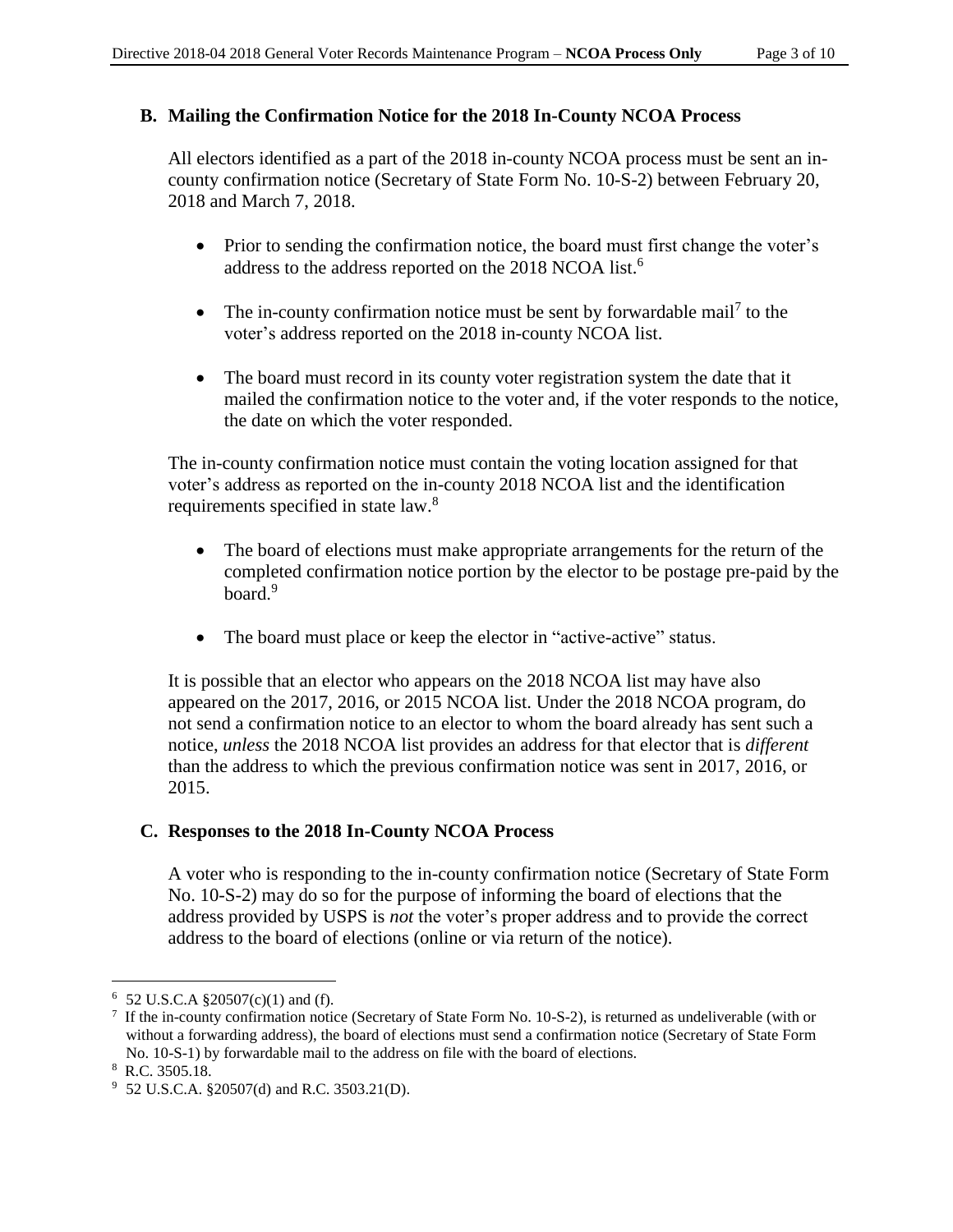The notice also contains a mechanism (online or via return of the notice) by which the voter may "confirm" the address to which the voter's registration has been changed is correct.

- **1. Change of Address within the County:** If the elector provides a new residential address within the county, the elector's registration record shall be updated by the board of elections with the new address as of the date provided by the online change of address system or the date of receipt of the mailed-in notice from the elector. The board shall send the elector an acknowledgement notice (Secretary of State Form No. 10-J) informing the elector of the registration update and the location of his or her new polling place. The board must list or keep this elector as "active-active" in its voter registration database.
- **2. Change of Address to Another Ohio County:** If the elector provides a new residential address in another Ohio county,
	- **a. Online:** The board of elections in the elector's new county shall accept the elector into its voter registration system using the date provided by the online change of address system as the elector's registration date in that county.

The board of the new county shall send the elector an acknowledgement notice (Secretary of State Form No. 10-J) informing the elector of the registration update and the location of his or her new polling place and list this elector as "active-active" in its voter registration database.

A duplicate record will be created in the statewide voter registration database between the elector's new and former counties that must be promptly resolved following the normal business procedures established by the Secretary of State and the local boards of elections.

- **Note:** The online change of address system does not permit the user to provide a new permanent residential address outside the State of Ohio.
- **b. Return of Mail-in Notice:** If the elector returns the confirmation return notice and provides a new residential address in a different Ohio county, the board of elections that mailed the confirmation notice to the elector shall cancel the elector's registration in that county and make a notation on the elector's registration record of the date the confirmation return notice was received by the board and the date of cancellation.

The issuing board shall keep a copy of the completed confirmation return notice from the elector and mail the original to the board of elections for the elector's new county, so that the new board can enter the elector into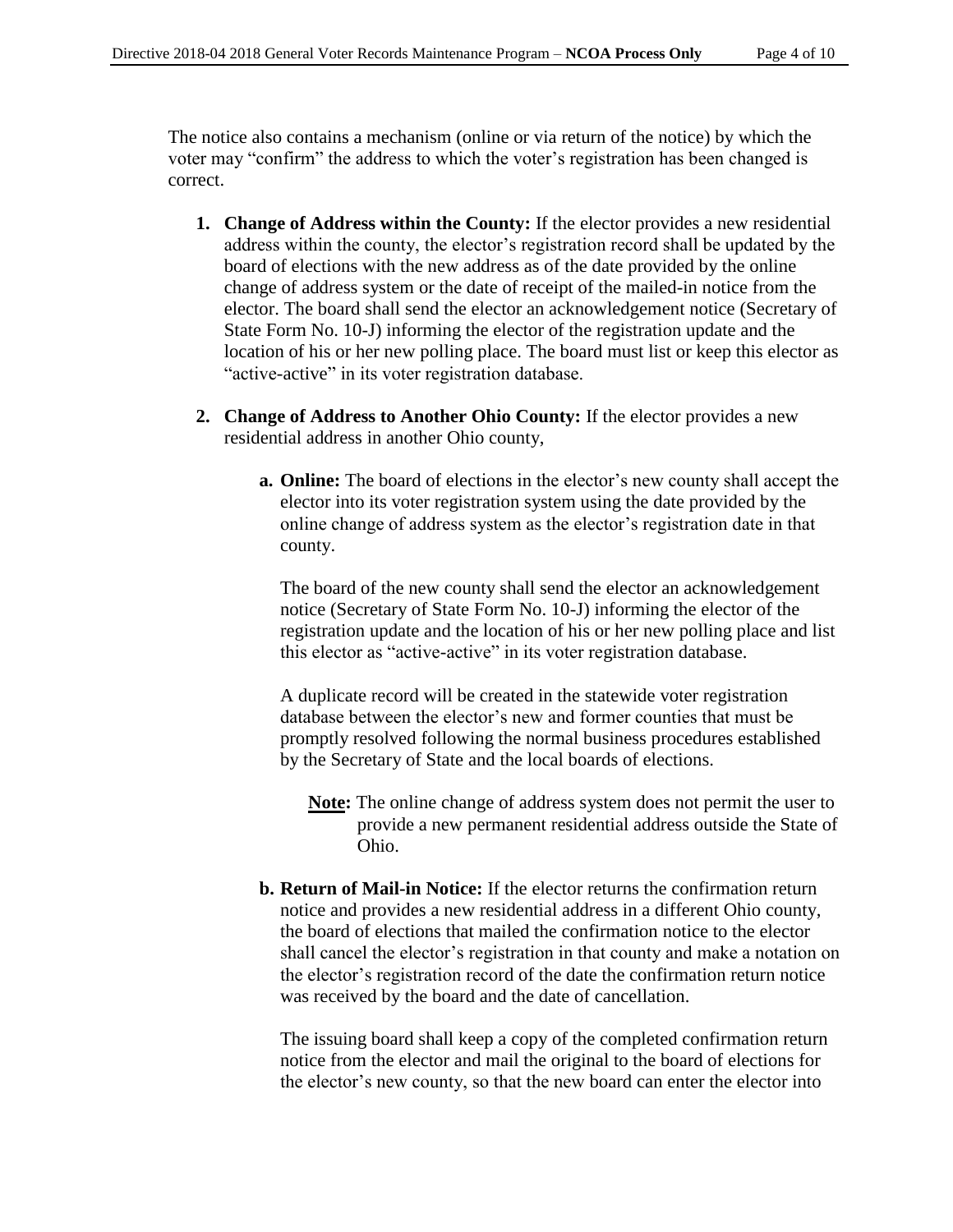its voter registration database as an active voter. Completed confirmation return notices returned under this section must be forwarded to the appropriate board of elections at least every week.

When the issuing board of elections cancels the record in its voter registration database, and after the board of elections for the new county has entered the record into its county voter registration database, a duplicate record will be created in the statewide voter registration database that must be promptly resolved following the normal business procedures established by the Secretary of State and the local boards of elections.

- **3. Change of Address to Another State:** If an elector completes and returns the confirmation notice and provides a new residential address in a different state, the board of elections that mailed the confirmation notice to the elector shall mail Secretary of State Form No. 10-A to the elector, so the elector may cancel his or her voter registration in Ohio.
- **4. Confirmation of Current Address:** If the elector uses the online change of address system or returns the confirmation return notice by mail confirming that the elector resides at the same address on file with the board of elections, the board shall indicate on the elector's registration record the date that confirmation was received by the board and note that the address on file with the board of elections is correct. The board must list or keep this elector as "active-active" in its voter registration database.
- **5. Confirmation Notice NOT Returned:** If the elector fails to return the confirmation notice and otherwise fails to either 1) confirm his or her registration address *or* 2) vote or engage in other voter activity, **the elector shall continue to be listed as "active-active" in the county's voter registration database**.
- **6. Handling "No Forwarding Address" Returns** In-county confirmation notices (Secretary of State Form No. 10-S-2) must be sent by forwardable mail. If the USPS returns to the board an in-county confirmation notice that is non-deliverable, the board must issue a confirmation notice (Secretary of State Form No. 10-S-1) to the voter by forwardable mail.

## **II. 2018 OUT-OF-COUNTY NCOA PROCESS**

#### **A. Compiling the Data for the 2018 Out-of-County NCOA Process**

Boards of elections will access their 2018 out-of-county NCOA data file beginning February 20, 2018 through the BOE Portal using steps provided by the Secretary of State's Office and sent separately via email. If you have any questions, contact the Secretary of State's IT Helpdesk at (614) 466-8467.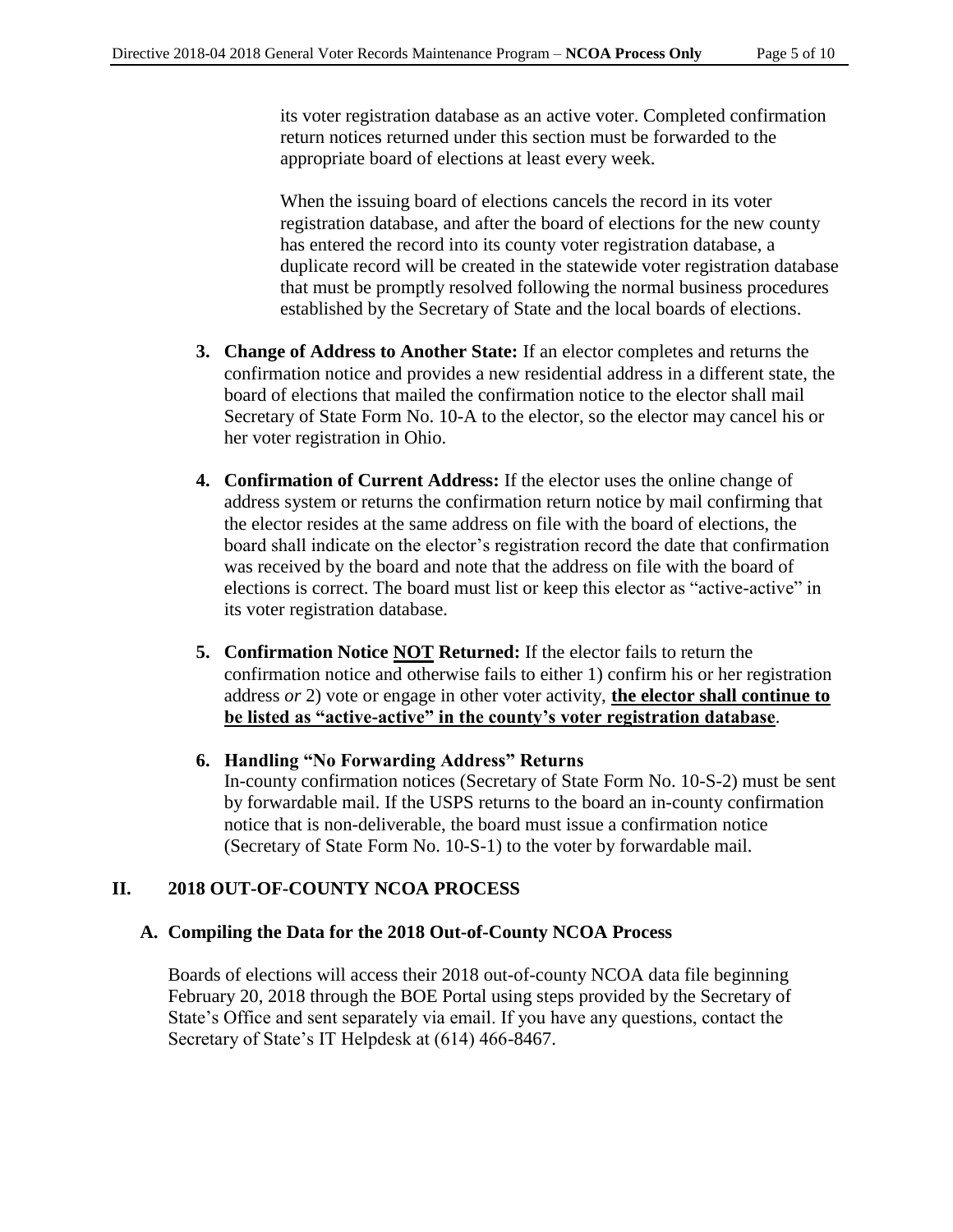#### **B. Mailing the Confirmation Notice for the 2018 Out-of-County NCOA process**

All electors identified as a part of the 2018 out-of-county NCOA process must be sent a confirmation notice (Secretary of State Form No. 10-S-1) between February 20, 2018 and March 7, 2018. The confirmation notice must be sent by forwardable mail.<sup>10</sup> Boards of elections must make appropriate arrangements for the return of the completed confirmation notice by the elector to be postage pre-paid by the board.<sup>11</sup>

It is possible that an elector who appears on the 2018 out-of-county NCOA list may have also appeared on the 2017, 2016, or 2015 NCOA list. Under the 2018 out-of-county NCOA program, do not send a confirmation notice to an elector to whom the board already has sent such a notice, *unless* the 2018 out of county NCOA list provides an address for that elector that is *different* than the address to which the previous confirmation notice was sent in 2017, 2016, or 2015.

#### **C. Responses to the 2018 Out-of-County NCOA Process**

Electors can complete and return the "Confirmation Notice" (Secretary of State Form No. 10-S-1) in order to update the elector's voter registration information (e.g., residential address). An elector receiving the confirmation notice as a result of NCOA may choose to use the online change of address system to update his or her address instead of completing and returning the confirmation notice (Secretary of State Form No. 10-S-1) by mail.

- **1. Change of Address to Another Ohio County:** If the elector provides a new residential address in another Ohio county,
	- **a. Online:** The board of elections in the elector's new county shall accept the elector into its voter registration system using the date provided by the online change of address system as the elector's registration date in that county.

The board of the new county shall send the elector an acknowledgement notice (Secretary of State Form No. 10-J) informing the elector of the registration update and the location of his or her new polling place and list this elector as "active-active" in its voter registration database.

A duplicate record will be created in the statewide voter registration database between the elector's new and former counties that must be promptly resolved following the normal business procedures established by the Secretary of State and the local boards of elections.

L,

<sup>10</sup> 52 U.S.C.A. §20507(c)(1) and (d).

<sup>11</sup> 52 U.S.C.A. §20507(d) and R.C. 3503.21(D).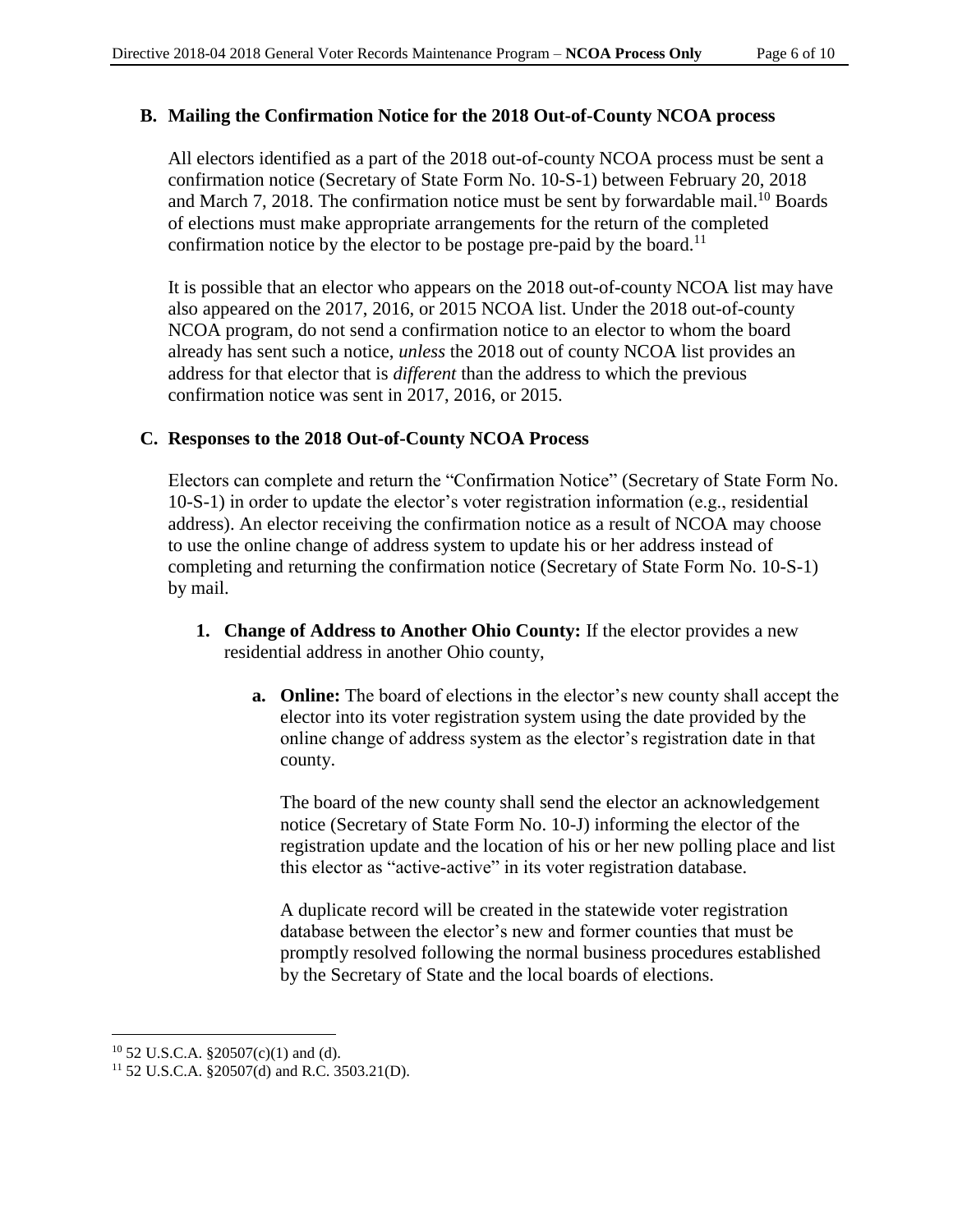- **Note:** The online change of address system does not permit the user to provide a new permanent residential address outside the State of Ohio.
- **b. Return of Confirmation Notice:** If the elector completes and returns the confirmation notice and provides a new residential address in a different Ohio county, the board of elections that mailed the confirmation notice to the elector shall cancel the elector's registration in that county and make a notation on the elector's registration record of the date the confirmation notice was received by the board and the date of cancellation.

The issuing board shall keep a copy of the completed confirmation notice from the elector and mail the original to the board of elections for the elector's new county, so that the new board can enter the elector into its voter registration database as an active voter. Completed confirmation notices returned under this section must be forwarded to the appropriate board of elections at least every week.

When the issuing board of elections cancels the record in its voter registration database, and after the board of elections for the new county has entered the record into its county voter registration database, a duplicate record will be created in the statewide voter registration database that must be promptly resolved following the normal business procedures established by the Secretary of State and the local boards of elections.

- **2. Change of Address to Another State:** If an elector completes and returns the confirmation notice and provides a new residential address in a different state, the board of elections that mailed the confirmation notice to the elector shall mail Secretary of State Form No. 10-A to the elector, so the elector may cancel his or her voter registration in Ohio.
- **3. Confirmation of Current Address:** If the elector uses the online system or returns the confirmation notice confirming that the elector still resides at the same address on file with the board of elections, the board shall indicate on the elector's registration record the date that notice was received by the board and note that the address on file with the board of elections is correct. The board should list this elector as "active-active" in its voter registration database.
- **4. Confirmation Notice NOT Returned:** If the elector fails to return the confirmation notice and otherwise fails to either 1) update his or her registration *or* 2) vote or engage in other voter activity, the elector shall continue to be listed as "active-confirmation" in the county's voter registration database. **Unless and until the elector's registration is cancelled as described below, or as otherwise may be permitted by law, the elector shall maintain all the rights of an otherwise qualified elector, subject to Ohio's laws governing provisional voting.**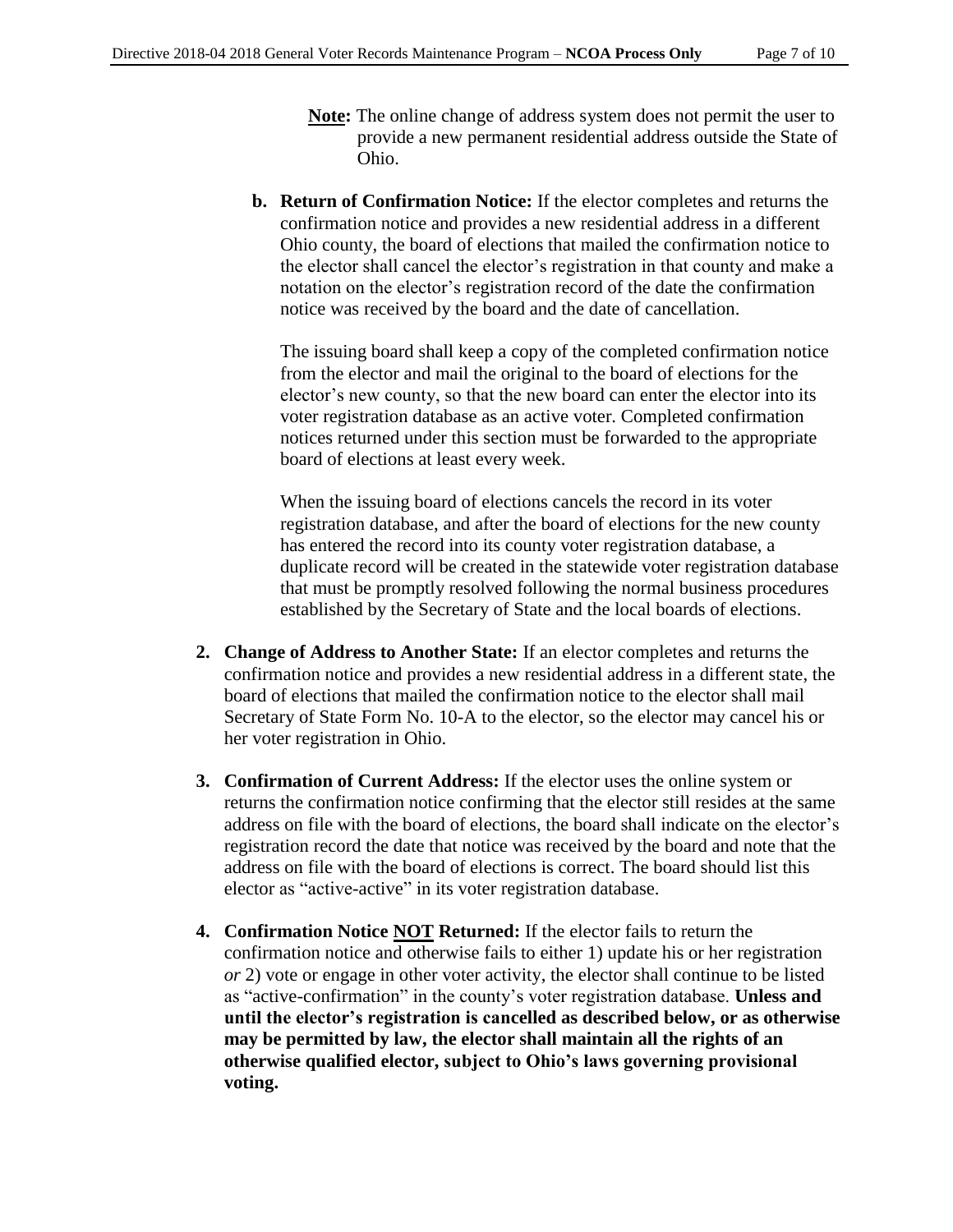### **5. Handling "No Forwarding Address" Returns**

Confirmation notices must be sent by forwardable mail. However, the USPS sometimes will return to the board a confirmation notice that is non-deliverable, because the USPS does not have a forwarding address for the addressee (the elector). The board shall record that fact (e.g., in the comments section of that elector's record) and keep the undeliverable confirmation notice for four years.

## **III. 2018 NCOA PROCESSES ARE PROSPECTIVE IN NATURE**

If an elector contacted pursuant to the 2018 out-of-county NCOA process:

- Responds to the 2018 confirmation notice (either via mail or using the online change of address system); or
- Updates his or her voter registration; or
- Votes or engages in voter activity, then

the elector's voter status shall be changed from 'active-confirmation' to 'activeactive,' and the elector shall not be cancelled pursuant to this general voter records maintenance program.

All other electors contacted pursuant to the 2018 out-of-county NCOA process shall be cancelled during 2022, by one of the following dates, whichever is later:

- Not later than one hundred twenty (120) days after the date of the second federal general election in which the elector fails to vote; or
- Not later than one hundred twenty (120) days after the expiration of the fouryear period that begins on the date the confirmation notice is mailed pursuant to this Directive,<sup>12</sup> but
- **No voter registration shall be cancelled as a result of the general voter records maintenance program during the 90 days immediately preceding any federal primary or general election.** 13

## **IV. DEADLINE FOR COMPLETING THE 2018 NCOA PROCESSES**

The deadline for completing the 2018 general records maintenance program is March 7, 2018.

a<br>B  $12$  R.C. 3503.21(E).

<sup>13</sup> 52 U.S.C.A. §20507(c)(2)(A).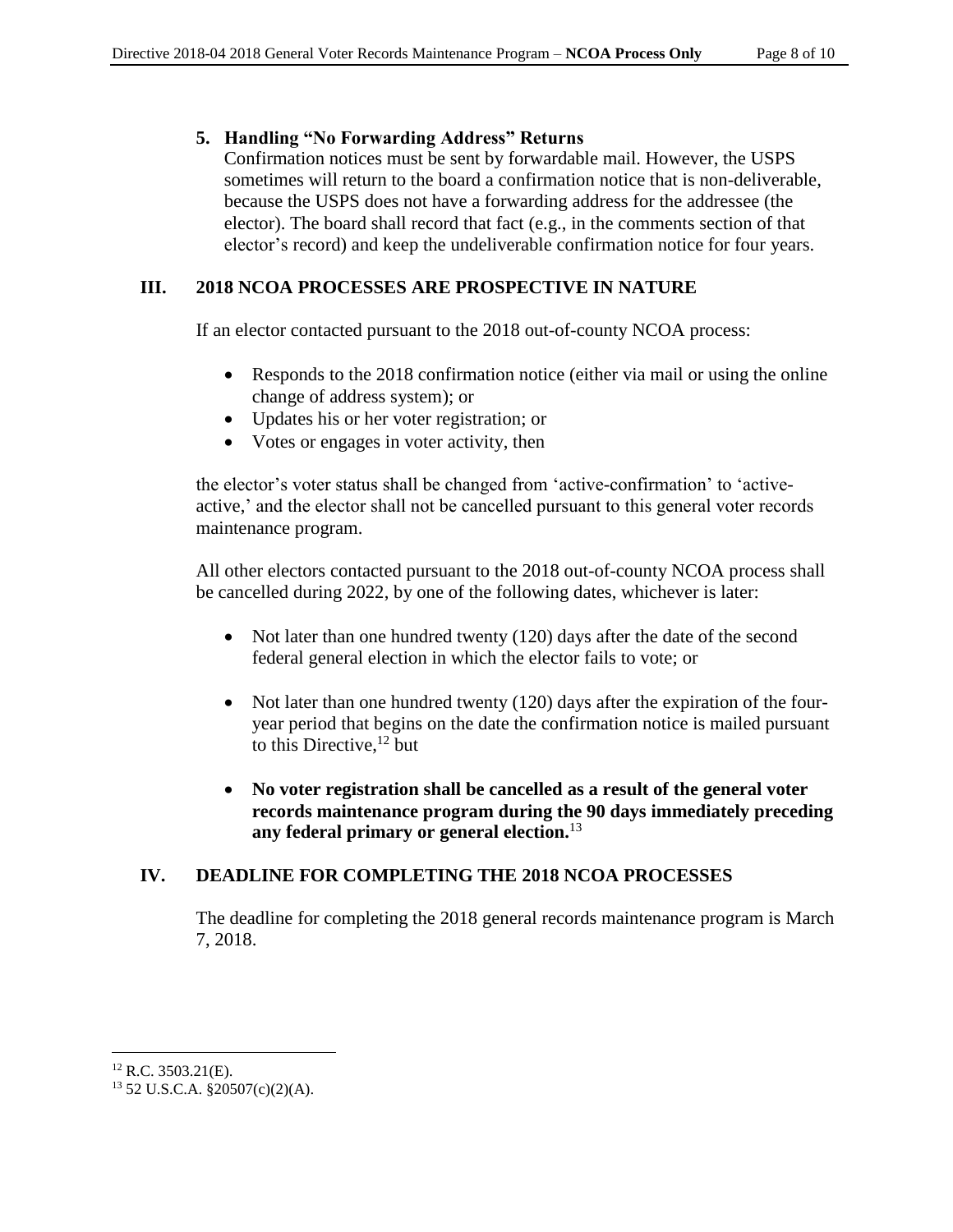### **V. BOARDS OF ELECTIONS TO ARCHIVE AND MAKE AVAILABLE FOR PUBLIC INSPECTION OR COPYING UNDER OHIO'S PUBLIC RECORDS LAWS RECORDS OF THE 2018 GENERAL VOTER RECORDS MAINTENANCE PROGRAM**

The board of elections must maintain and make available for public inspection and copying at a reasonable cost all records concerning the implementation of programs and activities conducted for the purpose of ensuring the accuracy and currency of voter registration lists, including the names and addresses of all registered electors sent confirmation notices and whether or not the elector responded to the confirmation notice. The board must maintain all records described in this paragraph for a period of five years. $14$ 

Boards of elections must make the list (in electronic form) available to individuals requesting the data under Ohio's public records laws and maintain the data for at least five years (through the end of 2023).

The board must record in its county voter registration system the date that it mailed a confirmation notice (either Secretary of State Form No. 10-S-1 or Secretary of State Form No. 10-S-2) to a voter and, if the voter responds to the notice, the date on which the voter responded. If your voter registration system does not record and retain this information, your board must keep a record of the returns (e.g., a spreadsheet).

## **VI. BOARDS TO SEND RECEIPT TO SECRETARY OF STATE WHEN 2018 NCOA PROCESSES ARE COMPLETE**

Each board must provide notice to the Secretary of State's Office that the 2018 NCOA processes are complete. The 2018 NCOA Processes Completion Form, which will be sent under separate cover, must be completed by the Director and Deputy Director and returned to the Secretary of State Elections Division no later than 4:00 p.m. on March 7, 2018.

## **VII. NO CANCELLATIONS PURSUANT TO THE SUPPLEMENTAL PROCESS**

**Due to pending litigation, boards of elections cannot cancel any elector's voter registration in 2018 due to the elector's failure to respond to a confirmation notice mailed to that elector pursuant to the** *supplemental process as described in previous directives***.**

## **VIII. POSTAL INFORMATION**

a<br>B

As a possible method to reduce mailing costs and save taxpayer funds, boards of elections are encouraged to consult with their local Postmaster or regional business mail analyst regarding the use of nonprofit permit postage rates for the mailing of

<sup>14</sup> 52 U.S.C.A. §20507(i); R.C. 3503.26(B); CBE-45A & CBE-46, Secretary of State Retention Schedule.